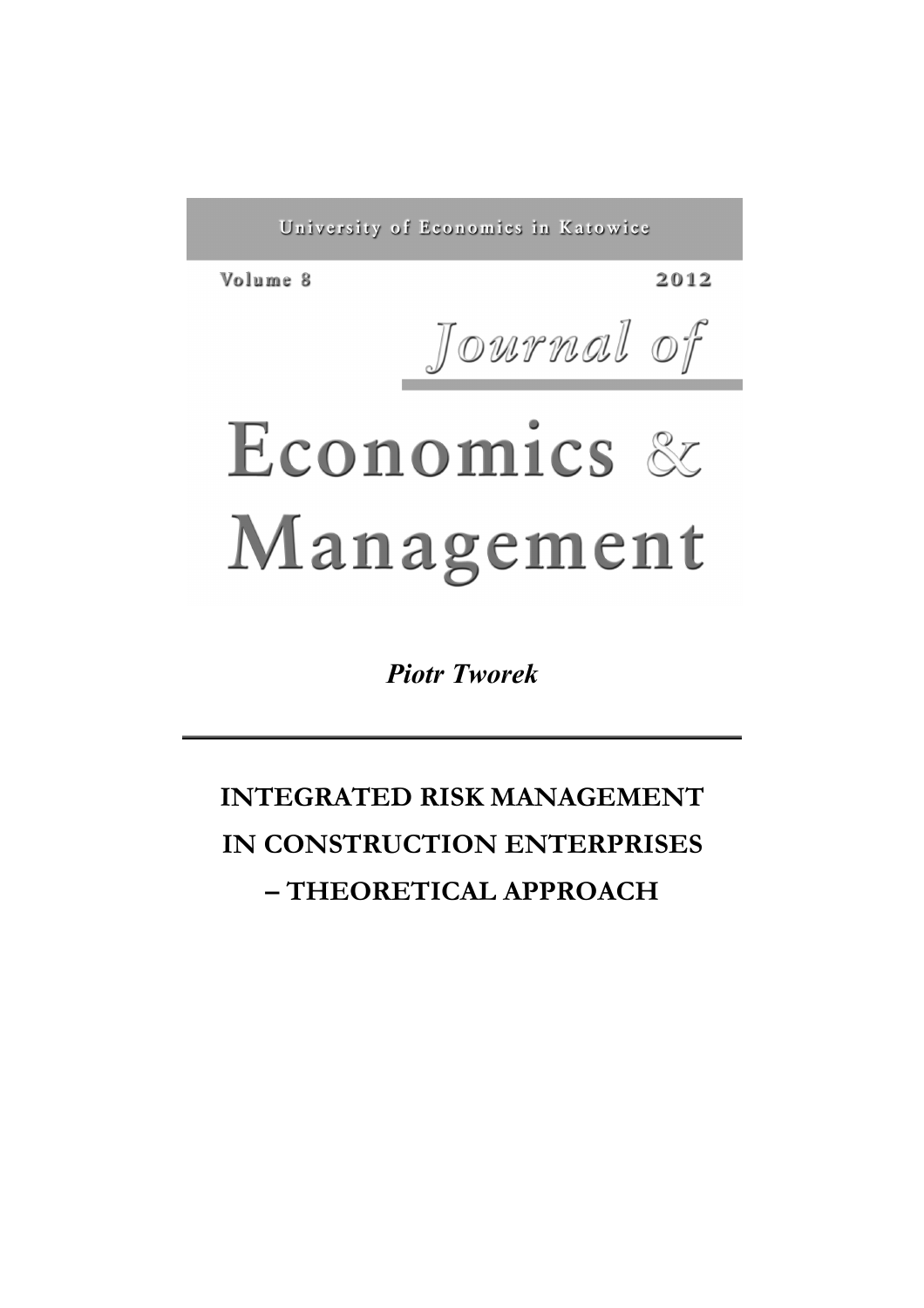### **Introduction**

Risk is an indispensable element of any business activity. It occurs in all the areas in which a given entity, or a construction enterprise, functions. It may appear in the least expected moment due to the least expected factors. Risk in a construction enterprise may be caused by people, physical factors (on a construction site) beyond people's control and various circumstances, including economic or fortuitous events. In business practice, risk in an entity's economic activities increases in the times of an economic downturn, and risk in a construction enterprise, as such, should be analysed in a comprehensive way, i.e. in the areas of operating, investment and financial activities. Therefore, construction enterprises need an integrated risk management system, which first of all, enables contractors to identify, in a correct way and well in advance, any hazards they may face, to quantify risks and then respond to them appropriately. "This is, firstly, about incorporating risks into a corporate management process and, secondly, about integrating risk management processes of individual business lines and, thirdly, about integrating management processes for various types of risks" [Jajuga (ed.), 2007, p. 380].

The key aim of the paper is to present the theory behind integrated risk management systems operated in construction enterprises. The study of literature is used for this purpose. In addition, the paper contains some practical strands related to the discussed issues. The author also draws from his own experience and observations made during his many years' research into risks faced by construction and assembly companies in Poland.

## **1. Risk in construction – selected issues**

Both in the theory and in practice, there are a number of different definitions of risk [See: Cleden, 2009, p. 121]. Risk is a multifunctional category, which cannot be defined explicitly [See: Horine, 2009, p. 193]. In broad terms, risk may be defined as a common and dynamic phenomenon, which is related to a threat of a loss, is characterized by intensity, tends to have a wide-ranging impact and occurs over time [See: Tworek, 2010, p. 17]. In the scientific literature, apart from risk, there is also a notion of uncertainty; these two categories being significantly different [See: Karmańska, 2008, p. 38]. Furthermore, there's also certainty, which is an opposite state to uncertainty [See more: Wideman,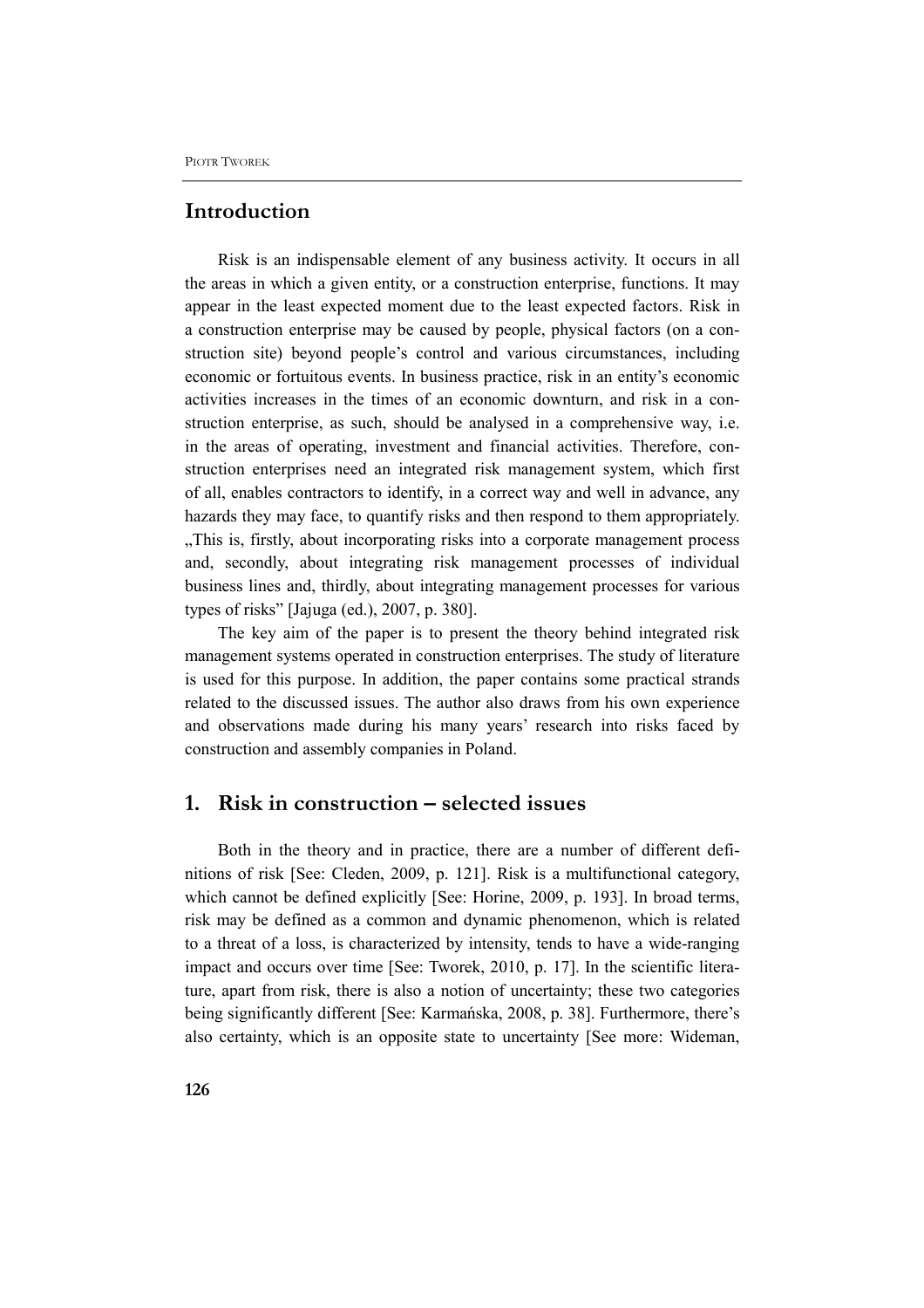1992, p. I-2]. Especially in insurance, the risk definition is of utmost importance; as in insurance risk is understood as a loss or a damage [See e.g. Karmańska, 2008, p. 38]. This is a so-called defensive trend in risk definition; unlike the offensive trend, where risk is understood not just as a threat but also as an opportunity [See more: Dinsmore, Cabanis-Brewin, 2006, p. 189]. Skilful risk management in a company may prevent any possible adverse effects of risk or even ensure considerable benefits (including cost savings). "(…) Risk may be expressed in the form of a mathematical equation, as follows:

# **Risk = probability, or frequency, of the occurrence of a defined event × consequences of the occurrence of that event,**

#### **or R = P**  $\times$  C" [Bunni, 2003, p. 29].

Risk is defined here as a product of probability of the occurrence of a defined event and consequences of this occurrence, where, for example, in the area of *project management* an event of risk is defined as  $($ ...) the precise description of what might happen to the detriment of the project" [Wideman, 1992, p. E-2]. "Beyond mathematics, risk and its likelihood are a function of: the type of loss that is addressed, risk factor(s) characterizing loss likelihood, prevailing market volatility, and amount of leverage behind the transaction or inventoried position" [Chorafas, 2007, p. 24]. "In broad terms, risk may be defined as a possibility that a market value of an economic entity's (a company's, a bank's, a financial institution's, etc.) equity may decrease or increase (or another market value be realized, different from the one expected, planned or intended), in a specific moment in the future, due to adverse or favourable changes of internal or external factors" [Marciniak, 2001, p. 104]. In terms of types of insurance polices used in the construction industry, risk is perceived as a purely negative category. It's usually connected with a possible occurrence of a loss or damage on a construction site. When defining risk in the construction industry, one should also not forget about the parties involved in it. Depending on a participant of an investment and construction process, risk may be perceived in a different way, i.e. it will be analysed differently by an investor (developer), differently by a designer\* , and differently by a contractor (sub-

 $\overline{a}$ 

<sup>\*</sup> "Engineers begin their design endeavor by answering 'what might work and what can go wrong'". See: Wang X.J, Roush L.M. [2000]: *What Every Engineer Should Know about Risk Engineering and Management*. Taylor & Francis, New York, p. 4.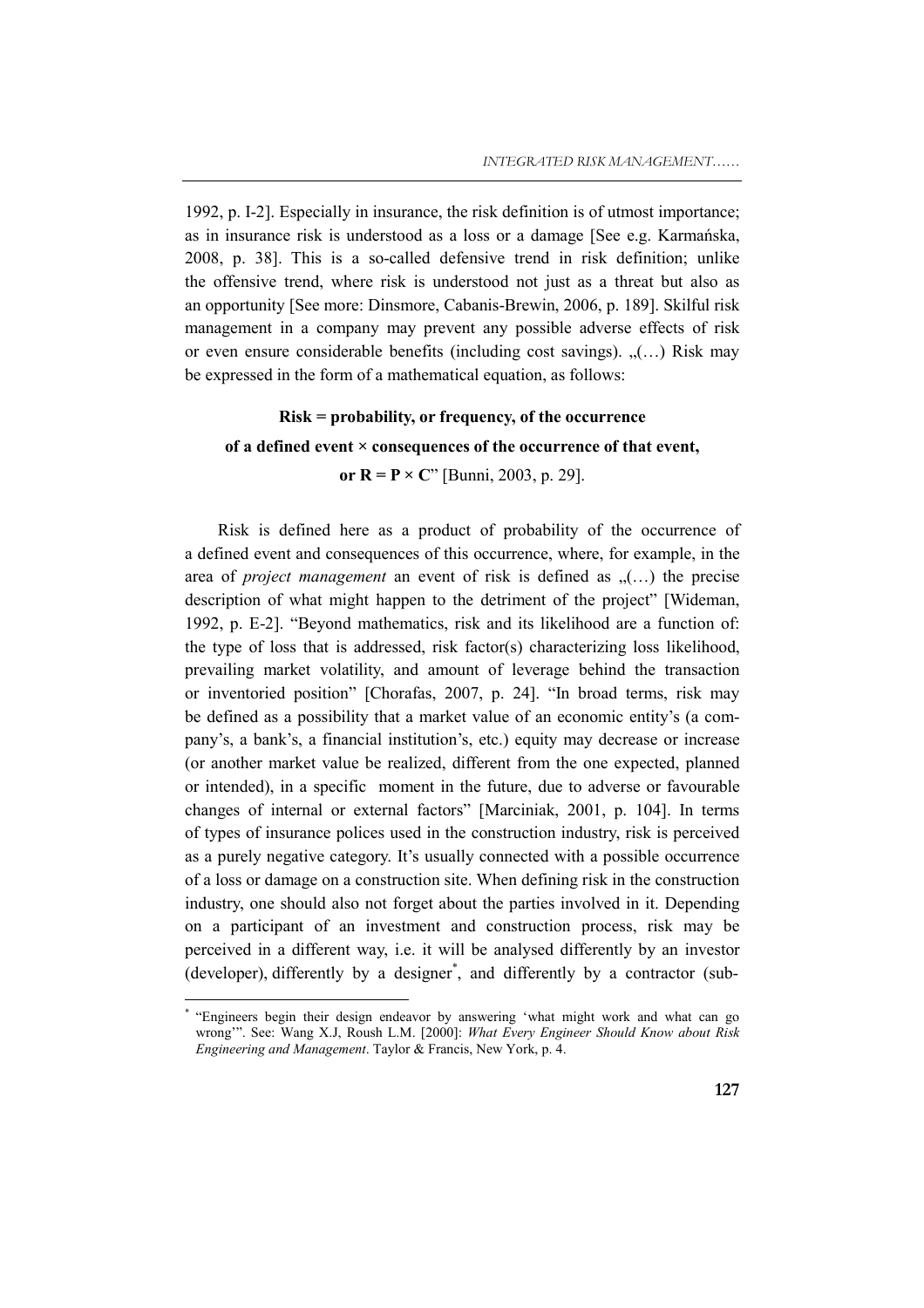contractor) performing the work. The investor, for example, may define risk as a possible occurrence of deviations of the final results of an investment project from the expected ones, which means that the NPV value of the project, as expected by the investor, will differ from the actually achieved NPV (to the disadvantage). These deviations may be quantified by means of appropriate measurements<sup>\*</sup>, i.e. using specific quantitative methods. In particular, "(...) the owner has many risks with which to contend, including:

- risk of loss of development capital,
- risk of a cost increase for the project,
- risk of loss of the project's value due to inadequate performance,
- risk of adverse publicity from the press or the public,
- risk to the partially completed project of damage during construction,
- risk of differing site conditions and related claims,
- risk of losing eligibility of grant or other funding sources due to mismanagement of the project" [Abbott, 1998, p. 97].

In turn,  $($ ...) the contractor's risk may be summarized as:

- risk of not making a profit or even losing the contractor's own capital on the project through underestimating the complexity of the work, i.e., underestimating the effort required to complete the work,
- risk of damage to adjacent property due to construction work activities, especially construction means and methods,
- risk of construction delays, causing the owner to impose liquidated damages for late completion,
- risk of injury to workers due to construction activities or job site conditions,
- risk of the impact of the 'unknowns', especially those relating to subsurface conditions on the project, or the risk of incompletely or inaccurately assessing the cost or time impact of certain events (e.g. differing site conditions), especially in the absence of contract provisions allowing for equitable adjustment,
- risk of negative recommendations and associated reputation damage (and consequent loss of revenue and possibly bonding capacity) in the event of adverse project experience due to claims, disputes, and associated litigation" [Abbott, 1998, pp. 97-98].

Therefore, risk in the construction industry should always be analysed in terms of parties and issues involved as well as in all the areas where an enterprise, i.e. a participant of an investment and construction process, operates.

The simplest risk measurement is a standard deviation of  $\sigma$ . It may also be used to measure risk in the performance of the same enterprise. Here, the achievements of such methods as e.g. Earnings At Risk (*EaR*) or Cash Flow At Risk (*CFaR*) should be emphasised. See more: [Jajuga, (ed.), 2007, p. 382 and subsequent}. The problems of risk measurements in investments are discussed in more detail in: [Jajuga, Jajuga, 2007].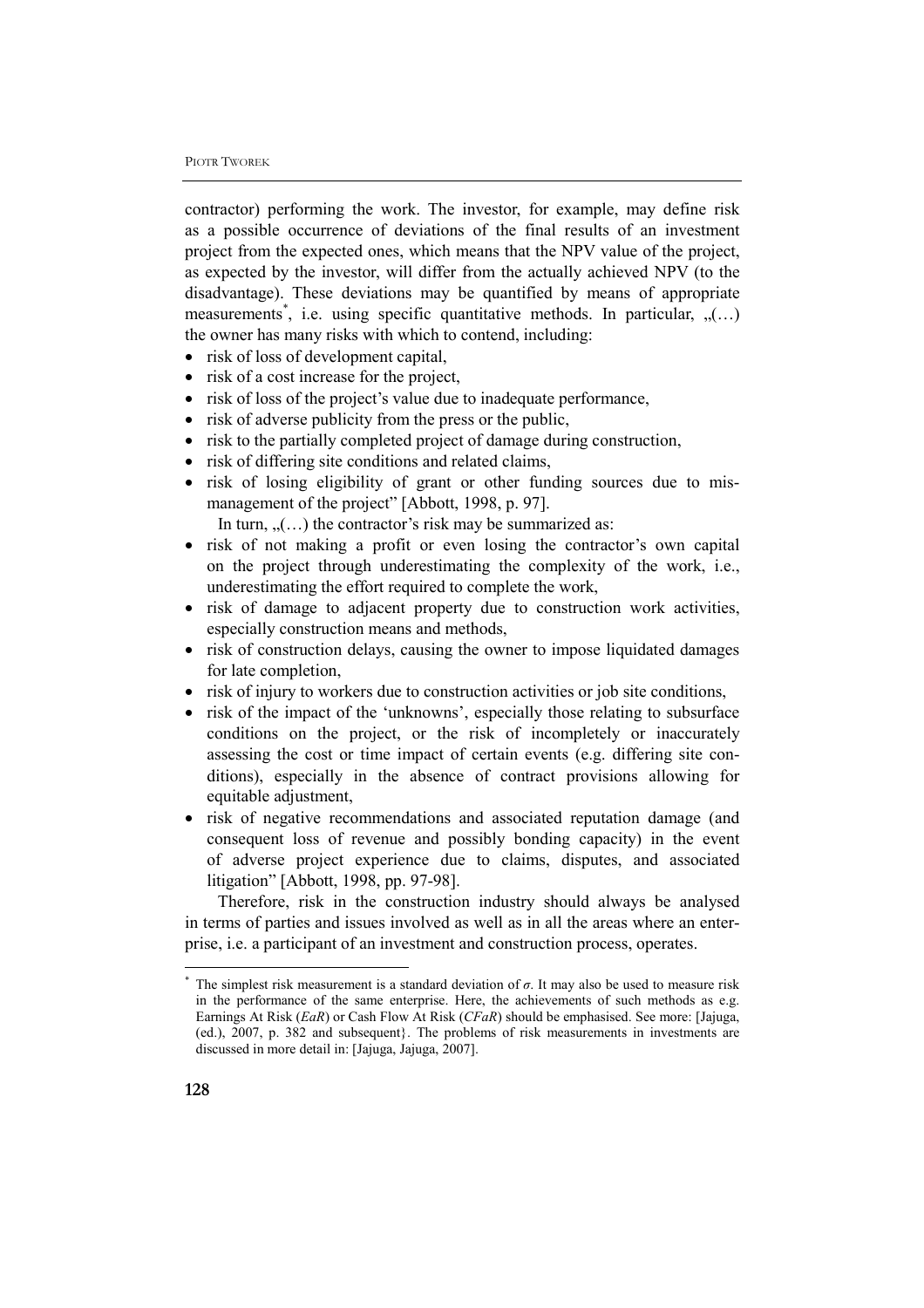# **2. Integrated risk management in construction enterprises – methodical proposal**

However, irrespective of how risk is defined and which area or entity it concerns, risk should definitely be managed appropriately. Risk in a construction enterprise should be reduced, because its reduction will result in a rise in the company's goodwill (for shareholders), on one hand, and it will contribute to a rise in the efficiency of the company's activities, on the other hand. There are, consequently, substantive reasons [Jajuga (ed.), 2007, p. 9], why risk in the construction enterprise should be managed in a comprehensive and regular way, using the right methods and techniques\* . The experience of The International Risk Management Institute (IRMI) in Dallas, i.e. currently the biggest institution worldwide, which carries out wide-ranging research into risk in numerous areas of a business life (including the construction industry)\*\* may prove to be particularly valuable in this respect. From among reputable worldwide publications and guidelines concerning risk management, attention should be drawn to *ISO 31000:2009 Risk management Principles and guidelines* of 2009, prepared by the International Organisation for Standardization (ISO)<sup>\*\*\*</sup>. It should be added that a new managerial function has appeared in the business practice all over the world – a risk manager. A risk manager in a construction company, in particular, is responsible for managing risk in a comprehensive, formalized and professional way, using appropriate methods and techniques. As a consequence, two important issues emerge here, namely:

– a process approach to risk management in a construction enterprise,

– creation of an integrated risk management system.

An attempt to provide a graphic presentation of these issues is shown in Figure 1.

Risk management in all the areas, where a modern construction enterprise operates requires the knowledge of risk management methodology. Therefore, every participant of an investment and construction process (not just a contractor) should become familiar with the methods, techniques and appropriate tools used in risk management. The methods used in *project management\*\*\*\** may prove to be particularly helpful because through these

 $\overline{a}$ 

<sup>\*</sup> 'In a comprehensive way' means in all the areas where a construction company operates, namely in the areas of operating, investment and financial activities.<br><sup>\*\*</sup> This institute produced so-called 101 rules of risk management. These are a collection

of universal rules concerning risk management, which may be applied in many organizations and entities worldwide. See more: [International Risk Management Institute 2003]: See also:<br>[Tworek, 2010, pp. 62-68].

<sup>\*\*\*</sup> See more: Webpage: http://www.iso.org. \*\*\*\* See more: Project Management Institute [2000, p. 168].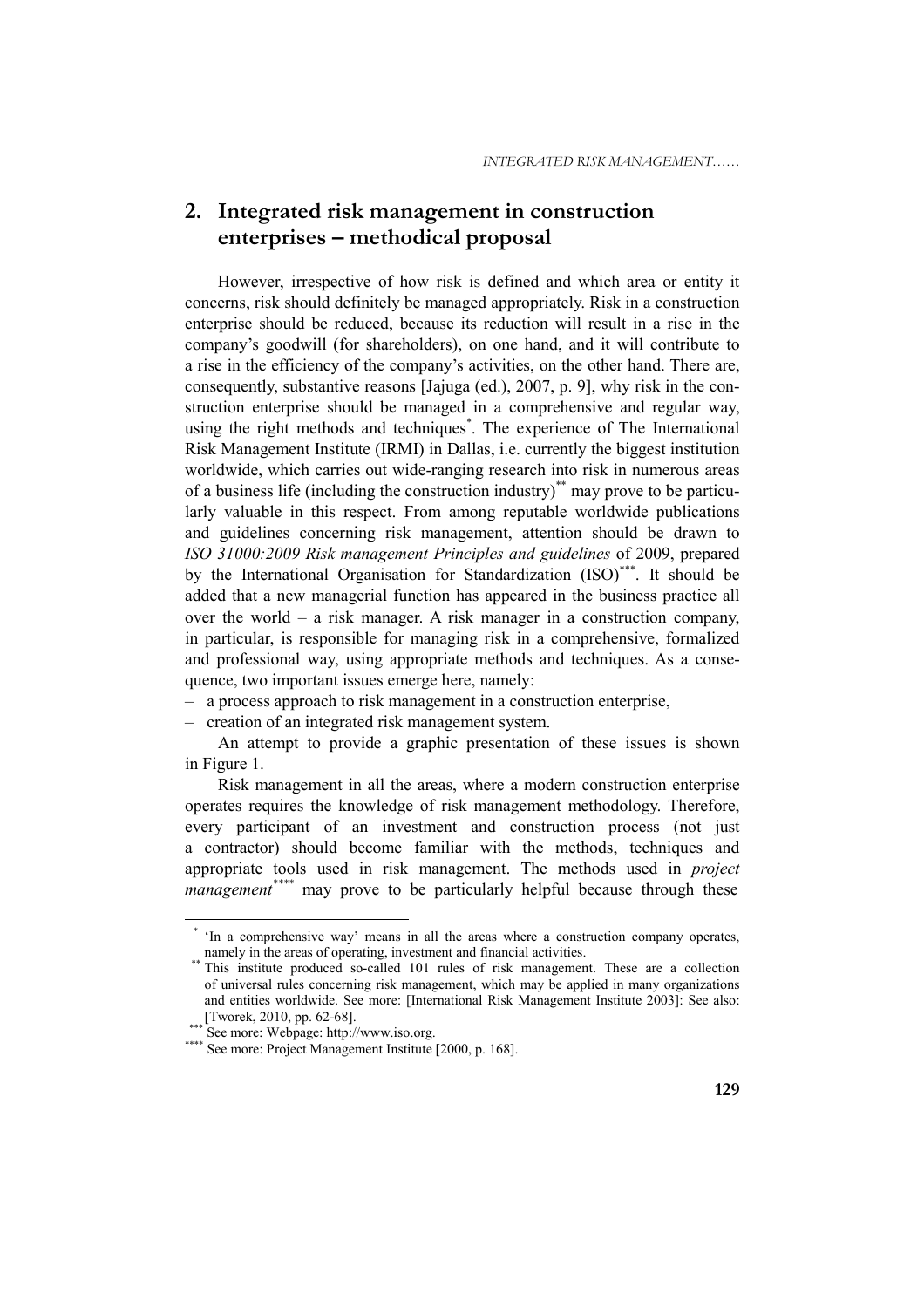methods the contractor will be able to identify risk (its sources) properly, asses this risk and respond to it appropriately. All these efforts need to be subject to control and monitoring, which should be dealt with by the enterprise's risk manager.

Figure 1 shows an overall picture of a risk management concept for a construction enterprise (in all areas where it operates), with four key steps, i.e. risk identification, risk analysis, risk response and monitoring. It should be emphasized that risk management in the areas of investment, operating and financial activities requires the appropriate knowledge and back-ground from a risk manager, i.e. certain methods will be needed in order to measure risks in investment activities and other methods will be used for risks which occur in financial activities. One should also remember about a need to adjust appropriate assumptions, procedures and solutions (within risk management methodology) to the enterprise's specific situation and the conditions, in which a project will be carried out. Consequently, the concept presented in Figure 1 may be freely developed further to include other steps, procedures and actions.

The risk management process in the construction enterprise starts with the identification of specific sources of risks and their categories. Risk identification is a process itself. In order to identify risks, we may use e.g. brainstorming, site inspections, check lists, etc. The next step in the entire risk management procedure is the quantitative and qualitative analyses of risks. A number of methods are used to this end, and the main aim here is to assess the risk as accurately as possible. The literature of the subject presents various concepts of methods used for that. According to N.J. Smith, for instance,  $($ ...) typical qualitative risk assessment usually includes the following issues: a brief description of the risk, the stages of the project when it may occur, the elements of the project that could be affected, the factors that influence it to occur, the relationship with other risks, the likelihood of it occurring, how it could affect the project" [Smith, 1999, p. 50]. The quantitative process of risk management, in turn, involves such methods as MERA, sensitivity analysis, decision trees, risk simulation, etc. Risk simulation is specially valuable in this respect. Owing to IT techniques, risk may be assessed quickly and accurately. The Monte Carlo [See more: Flanagan, Norman, 1993, p. 153 and n.; Vose, 1997, p. 45 and n.; Schuyler, 2001, p. 81 and n.] simulation method is particularly worth using. Another step in the overall risk management process is the selection of appropriate risk responses. In accordance with the concept presented in Figure 1, this may be done in a number of ways. In practical terms, a special role here is played by contracts [Kalinowski, 2007, p. 86] and insurance [See also: Saporita, 2006, p. 16]. These two instruments are regarded as the most effective ways of responding to risks. Traditionally the risk in a construction project is allowed as follows: 1) client to designer and contractor, 2) contractor to subcontractors, 3) client, designer, contractor and subcontractors to insurers, 4) contractor and subcontractors to sureties or guarantors" [Thompson, Perry (ed.), 1992, p. 32].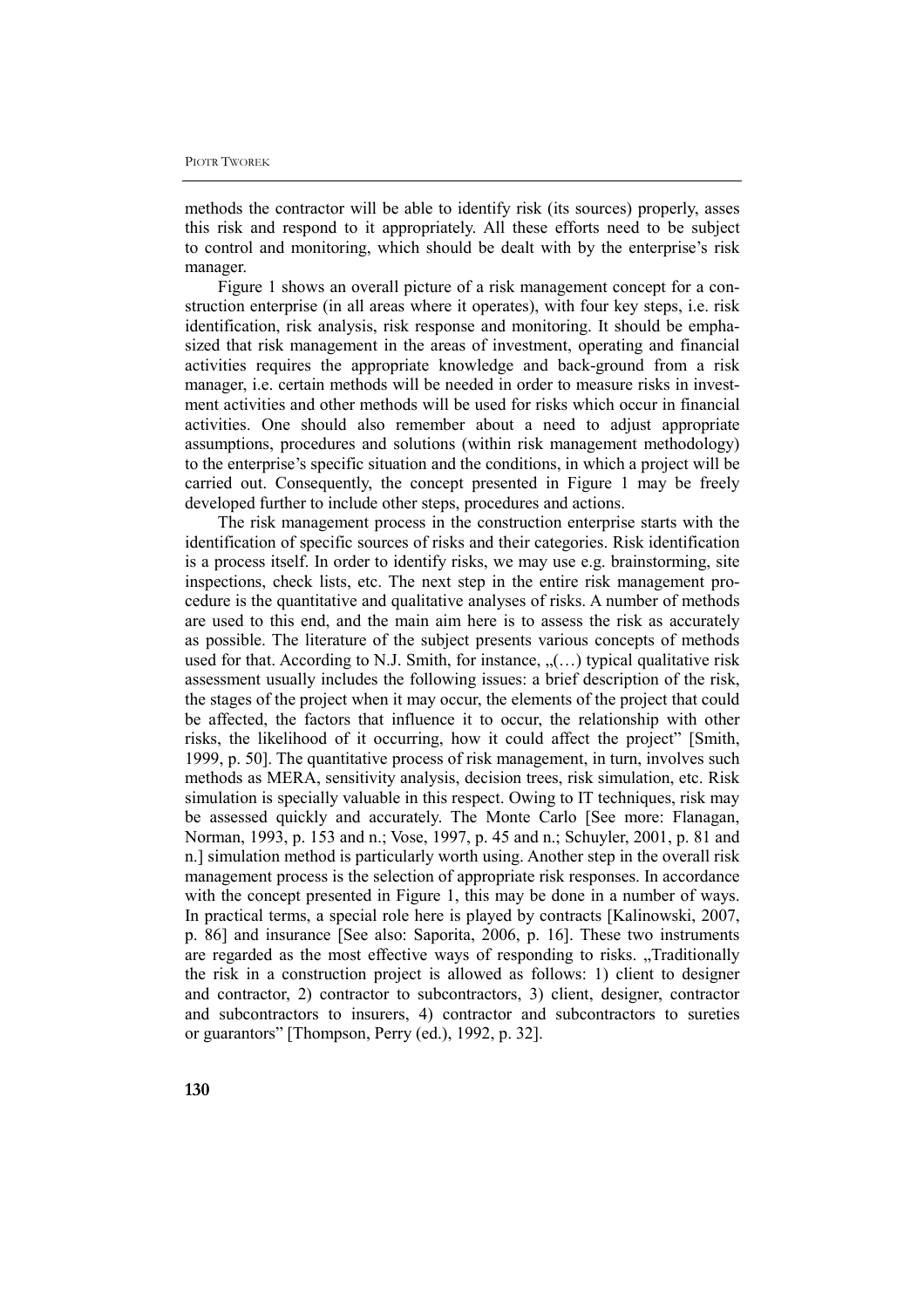

**Figure 1.** An idea diagram of an integrated risk management system in a construction company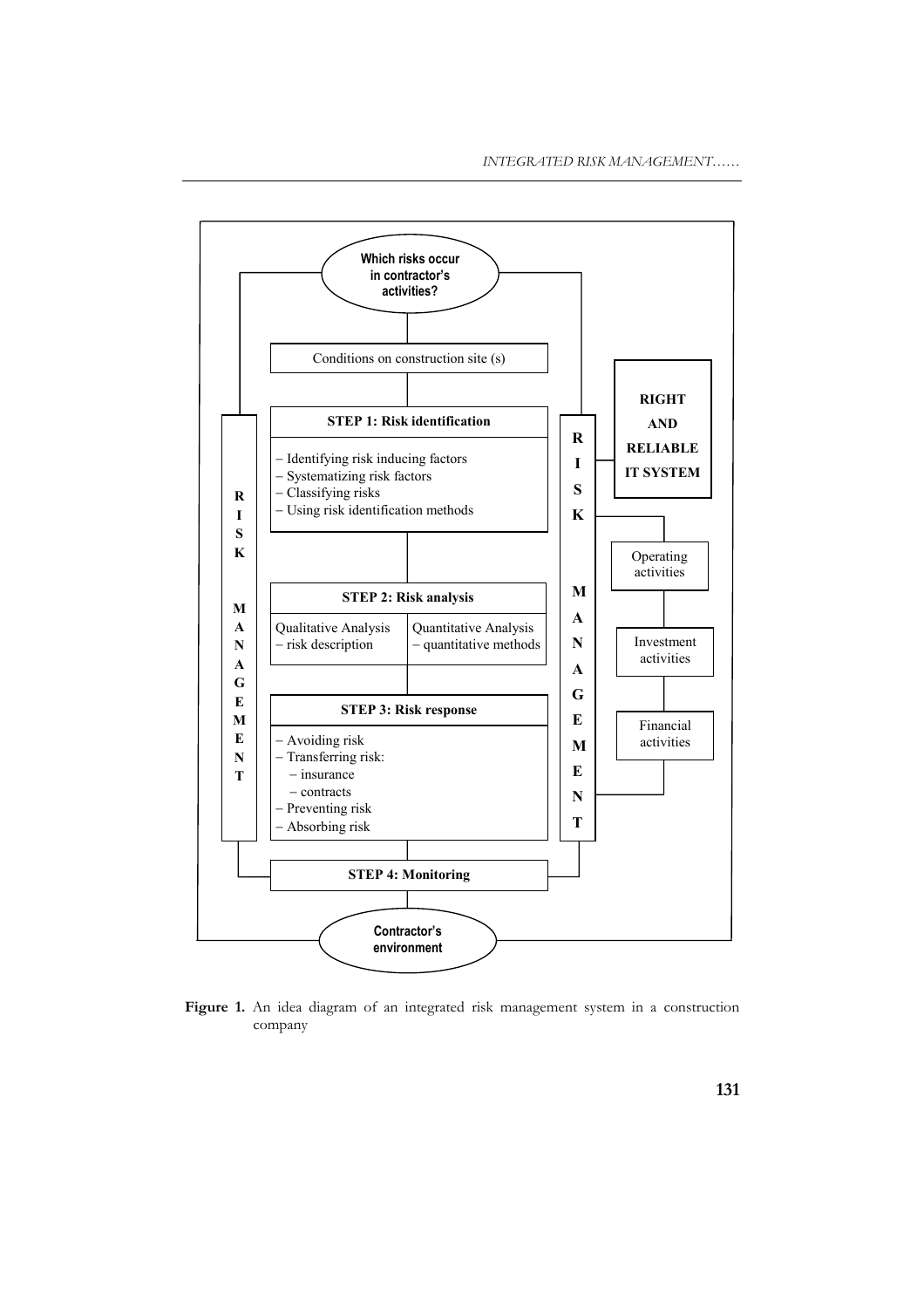#### PIOTR TWOREK

In the area of insurance used in the construction industry, two insurance products are of particular importance, i.e. CAR (Constructors All Risks) and EAR (Erection All Risks) policies [See more: Tworek, 2009, p. 1 and n.]. (These are 'all risks' insurance types; a contractor is always free to choose the 'specific risks' [See more: Tworek, 2009, p. 1 and n.] types of insurance as well). Owing to that, the contractor passes the risk, in part or in whole, onto another contractual party (or the insurer) [See more: Tworek, 2005, pp. 386- -389]. All the work on risks is subject to monitoring – risks are thoroughly controlled. This is aimed at preventing any possible mistakes from being made and, in particular, any significant risk from being ignored. Risks tend to recur. As emphasized by K. Marcinek  $($ ...) risk is dynamic in its nature, which means that (…) types of risks change, roles performed in risk management by individual participants of the project change, the scale of specific risks changes" [Marcinek, 2006, p. 139]. All these actions should be based on a solid IT foundation, which is used to collect data about risks, i.e. to create databases and then process the data. An efficient and reliable IT system (Figure 1) should provide updated market information about risks to staff working throughout an enterprise. Integration contributes to the enterprise's growth and limits a possibility of serious mistakes in management over the enterprise (in this case, in risk management). In particular  $(1, 0)$  an effective integrated risk management program should include the following elements:

- corporate governance should implement appropriate control procedures and systems in risk measurement and management processes carried out in enterprises,
- chief operating officers should ensure that risk management will be integrated with revenue-generating activities, taking into account the growth of their business, their products, customer relationships and pricing policies,
- portfolio management should aggregate the components of the portfolio, taking into account the effects of diversification and monitoring risk concentration against assumed limits,
- risk transfer should minimize an exposure to risk, which seems to be too high or more profitable, when compared to the cost of keeping it in the portfolio,
- risk analysis should provide risk measurement and reporting tools, in order to quantify the exposure to risk and observations of the external risk factors,
- databases and technological resources should support the processes of analyses and reporting,
- liaison with stakeholders should involve communication and providing them with information about the enterprise's risk profile" [Lam, 2003, p. 45] follow: Krysiak, 2007].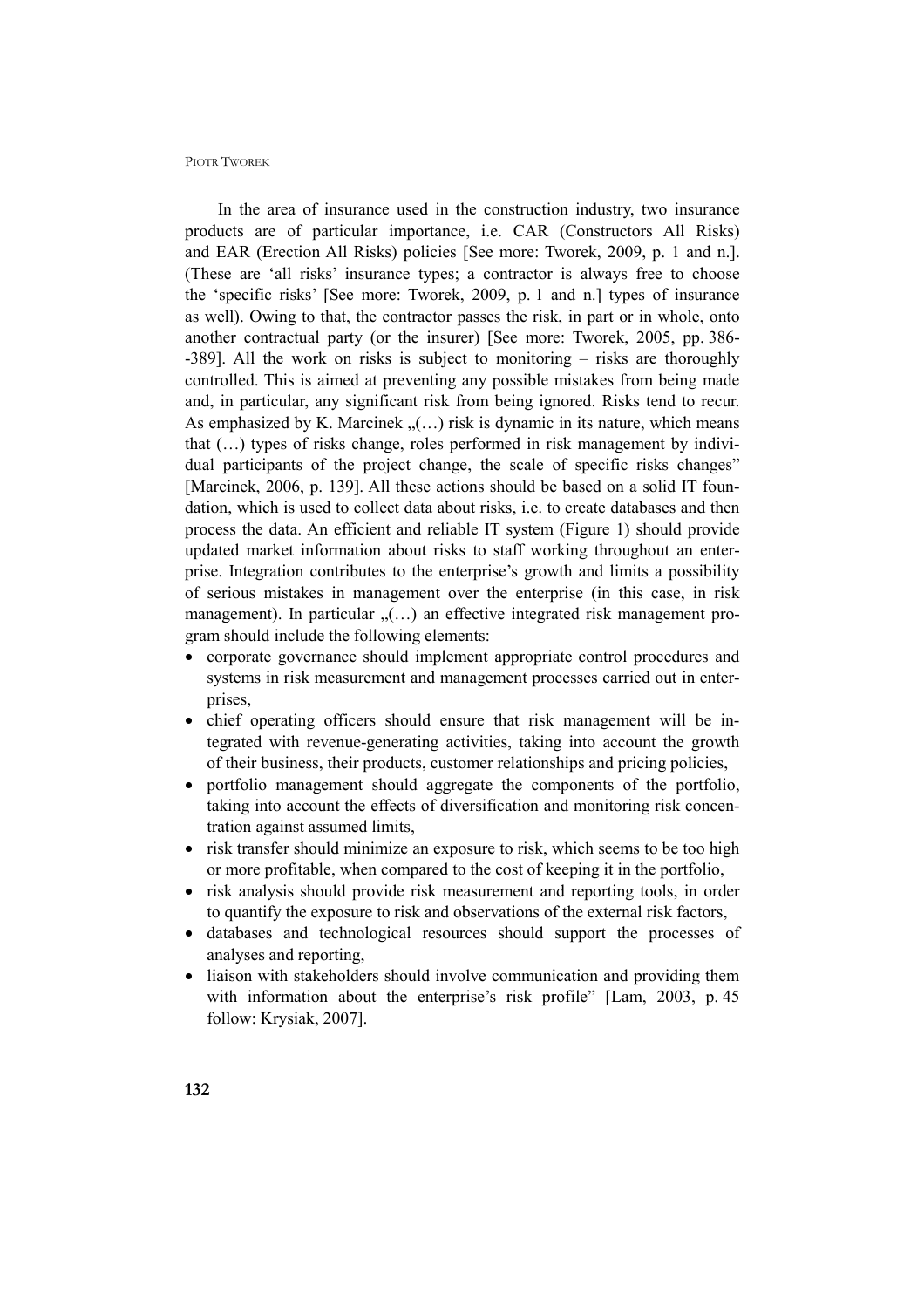Therefore, in the case of big construction enterprises, it isn't enough to manage risk on an ad hoc basis. Only a comprehensive risk assessment guarantees a success. Risk management carried out in a construction enterprise, in a systemic and formalized (integrated) way, is an expression of a modern formula of corporate management. To sum up:

- $\ldots$  risk management in an enterprise should be a continuous process and a regular activity, not just an occasional action;
- risk management in an enterprise should include the activities related to the determination and performance of the enterprise's strategy;
- risk management in an enterprise is always aimed at ensuring that the key objectives of the enterprise can be achieved;
- risk management in an enterprise should be seen, first of all, as using the opportunities embedded in risks, not just avoiding the hazards connected with these risks:
- risk management in an enterprise should form an important element of the entire corporate management process;
- risk management in an enterprise should be integrated and cover all types of risks which occur in the enterprise's operation" [Nowak (ed.), 2010, p. 23; see also: Godfrey, Halcrow, 1996, p. 110].

## **Conclusions**

A construction enterprise is managed throughout all the areas, in which it operates. This also concerns management in the area of risks. Due to the specificity of the construction industry and the types of risks which occur there, this issue cannot be ignored in any way. The consequences of risks could be very dramatic for a contractor. Risk management in the construction enterprise, in particular, requires a formalized approach. In practical terms, this may be manifested by the creation and implementation of integrated risk management systems in enterprises. These systems will facilitate their risk identification processes, risk quantification and will allow enterprises to respond to risks in a better way. At the same time, integrated risk management supports the overall management of construction enterprises.

## **References**

Abbott L.E. [1998]: *Preparation of Contract Documents for Subsurface Project.*  In: *Subsurface Conditions. Risk Management for Design and Construction Management Professionals.* Ed. J.D. Hatem. John Wiley & Sons, New York.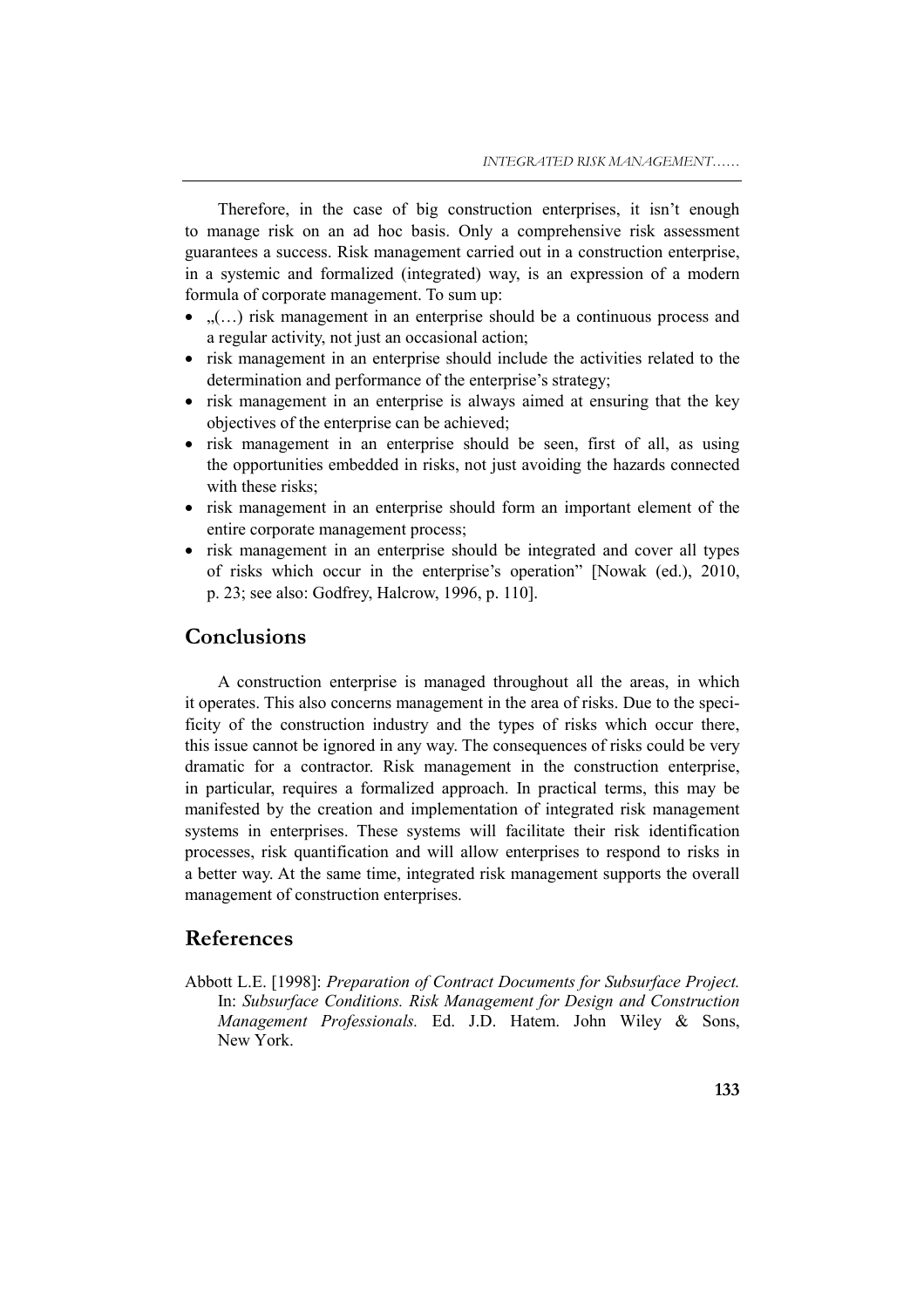- Bunni G.N. [2003]: *Risk and Insurance in Construction. Second Edition.* Spon Press, London-New York.
- Chorafas N.D. [2007]: *Risk Management Technology in Financial Services. Risk Control, Stress Testing, Models, and IT Systems and Structure.* Elsevier Ltd., Oxford.
- Cleden D. [2009]: *Managing Project Uncertainty.* Gower Publishing Limited, Farnham.
- Dinsmore C.P., Cabanis-Brewin J. [2006]: *AMA Handbook of Project Management. Second Edition.* American Management Association AMA, New York.
- Thompson P., Perry J. (eds.), 1992: *Engineering Construction Risks. A Guide to Project Risk Analysis and Risk Management.* Thomas Telford, London.
- Flanagan R., Norman G. [1993]: *Risk Management in Construction.* Blackwell Publishing, Oxford.
- Godfrey S.P., Halcrow W. [1996]: *Control of Risk. A Guide to the Systematic Management of Risk from Construction.* CIRIA, London.
- Horine M.G. [2009]: *Absolute Beginner's Guide to Project Management. Second Edition.* QUE, Indianapolis.
- International Risk Management Institute [2003]: *Construction Risk Management. Volume I.* Dallas.
- Jajuga K. (ed.) [2007]: *Zarządzanie ryzykiem.* Wydawnictwo Naukowe PWN, Warszawa.
- Jajuga K., Jajuga T. [2007]: *Inwestycje. Instrumenty finansowe, aktywa niefinansowe, ryzyko finansowe, inżynieria finansowa.* Wydawnictwo Naukowe PWN, Warszawa.
- Kalinowski J. [2007]: *Kompendium wiedzy o Krajowym Standardzie Rachunkowości nr 3 NIEZAKOŃCZONE USŁUGI BUDOWLANE. Analizy-komentarze-przychody.* Difin, Warszawa.
- Karmańska A. [2008]: *Ryzyko w rachunkowości.* Difin, Warszawa.
- Krysiak Z. [2007]: *Ocena jakości zintegrowanego zarządzania ryzykiem w przedsiębiorstwach w Polsce.* In: *Zarządzanie finansami. Zarządzanie ryzykiem i kreowanie wartości.* Tom I. Ed. D. Zarzecki, Uniwersytet Szczeciński, Szczecin.
- Lam J. [2003]: *Enterprise Risk Management.* Wiley & Sons, Hoboken, New Jersey.